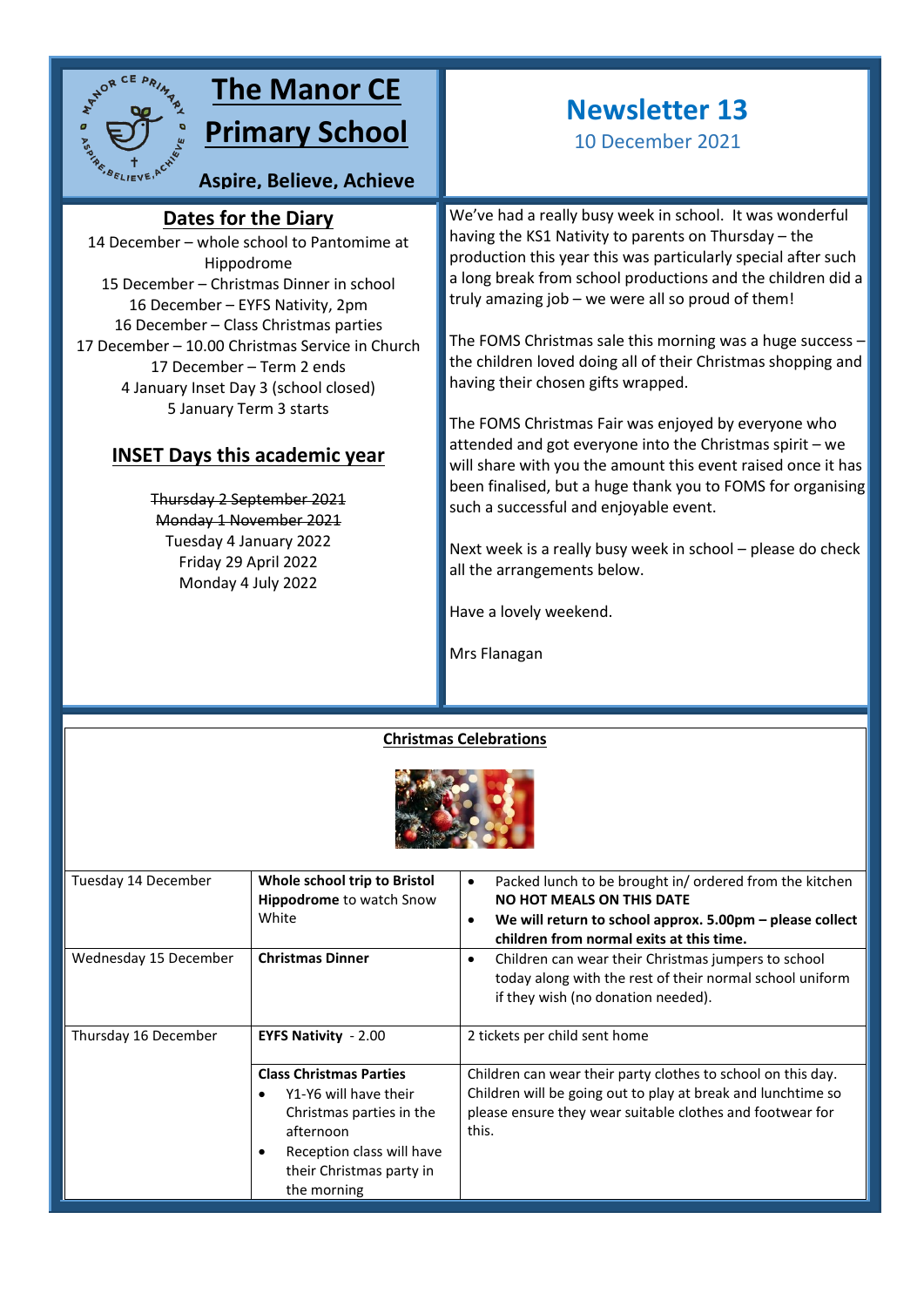| Friday 17 December | <b>KS2 Christmas Church Service</b><br>10.00 | Each KS2 class will present a short Christmas presentation in<br>church as part of our traditional Christmas Church service.                        |
|--------------------|----------------------------------------------|-----------------------------------------------------------------------------------------------------------------------------------------------------|
|                    |                                              | All children (EYFS, KS1 and KS2 will attend, but only KS2<br>children will be presenting (as EYFS and KS1 have had their<br>Christmas productions). |
|                    |                                              | All parents, carers and friends welcome to attend this service<br>in Church.                                                                        |

#### **Reception 2022 reception applications**

Please note: The closing date to apply for entry into primary school in September 2022 is 15 January 2022. This will be for any younger siblings born between 1 September 2017 and 31 August 2018. It is important to apply on-time as siblings are not guaranteed a place at the older child's school and the school may fill up with on-time applications making it harder for late applicants.

Applications should be made to the local authority where the child lives; regardless of the location of the school they are requesting. For more information or for South Gloucestershire residents to apply on-line, parents can go to [www.southglos.gov.uk/admissions](http://www.southglos.gov.uk/admissions) . If you need help with the application process please telephone the contact centre on 01454 868008.

#### **Christmas Post**

Our Year 6 children have been doing a great job of sorting and delivering the Christmas post this week. The final day for posting cards is Thursday 16th December. (Please makes sure the child's full name and class are on the envelope to help our Y6 Posties!)



#### **Europe Class**

Pupils in Year 3 have been scientists this week when exploring magnets. First, we experimented with different materials, sorting them into whether they were magnetic or not magnetic. Then, we learnt that the earth is a giant magnet and found out how a compass works. We even had a go at magnetising needles and creating our own floating compass. Once we discovered that they pointed north we explored what would happen when we placed a magnet nearby. We found that the magnet repelled one end and attracted the other. We have also been looking at different mathematical strategies when adding and subtracting including using numberlines and partitioning. Finally, we have enjoyed Incarnation Day and learning all about The Holy Trinity and what this means for Christians.

#### **Antarctica Class**



This week we have been focussing on pattern in our maths lessons, particularly repeating patterns. We have tried to apply this to our Christmas cards and even when making paper chains. As you can see from the photograph, this is quite tricky! We have worked hard on the last few sounds of the alphabet this week too and have also been learning about Octoblock and how we can make 8 in many different ways. It has been another busy week of learning and although Christmas has well and truly arrived at the Manor, we are still being 'the best that we can be' when we are learning in the classroom.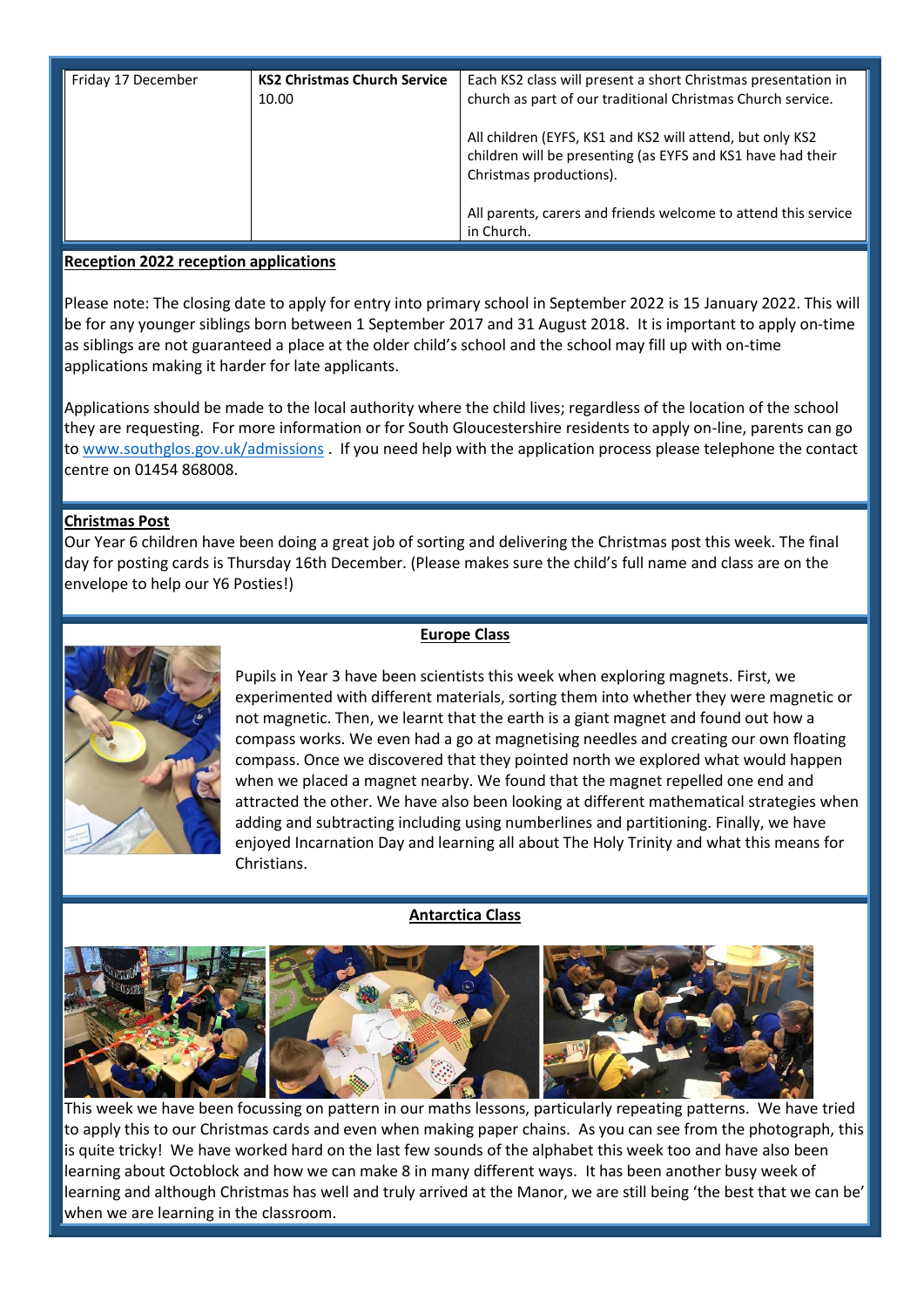#### **Africa Class**



Christmas has truly arrived in Year 2! We have enjoyed every second of practising and performing our incredible nativity shows this week. Thank you all so much for coming and supporting us- it was great to see so many faces. We also enjoyed our final practice of our songs with our singing teacher and particularly enjoyed learning actions to go alongside 'Rudolph the Red-Nosed Reindeer'. **Next week is full of Christmassy fun so our usual Tuesday P.E lesson has been moved to Wednesday. Please could you ensure your child comes into school wearing their P.E kit on Wednesday instead of Tuesday (as well as Thursday like normal).** 

#### **Asia Class**



This week, Year 4 have had their DT heads on! We have been using the hand-drills, saws and glue guns to create our very own Ancient Egyptian Shadufs. We then used our forest school session this week to build a nature inspired River Nile and placed our Shadufs on the sturdy banks to see if they worked! A great little project, lots of hard work. A very proud week for Year 4!



#### **South America Class**

What a busy week in Year 6. In English this week, we have continued with our unit poetry. The children have rehearsed and performed a song/rap to the whole class. This took an enormous amount of courage and I was really impressed by the quality of the children singing and rapping. We definitely have some future music stars in our midst. Rapping helped the children create a rhythm when we began writing our own poems.

In maths, we have begun learning about percentages and focused on the importance of understanding 100% and the meaning of 'percent'.

Our DT project is progressing really well. We have completed the frame, axle, followers and selected a cam for our automata, giving an appropriate movement for our theme.

#### **Australia Class**